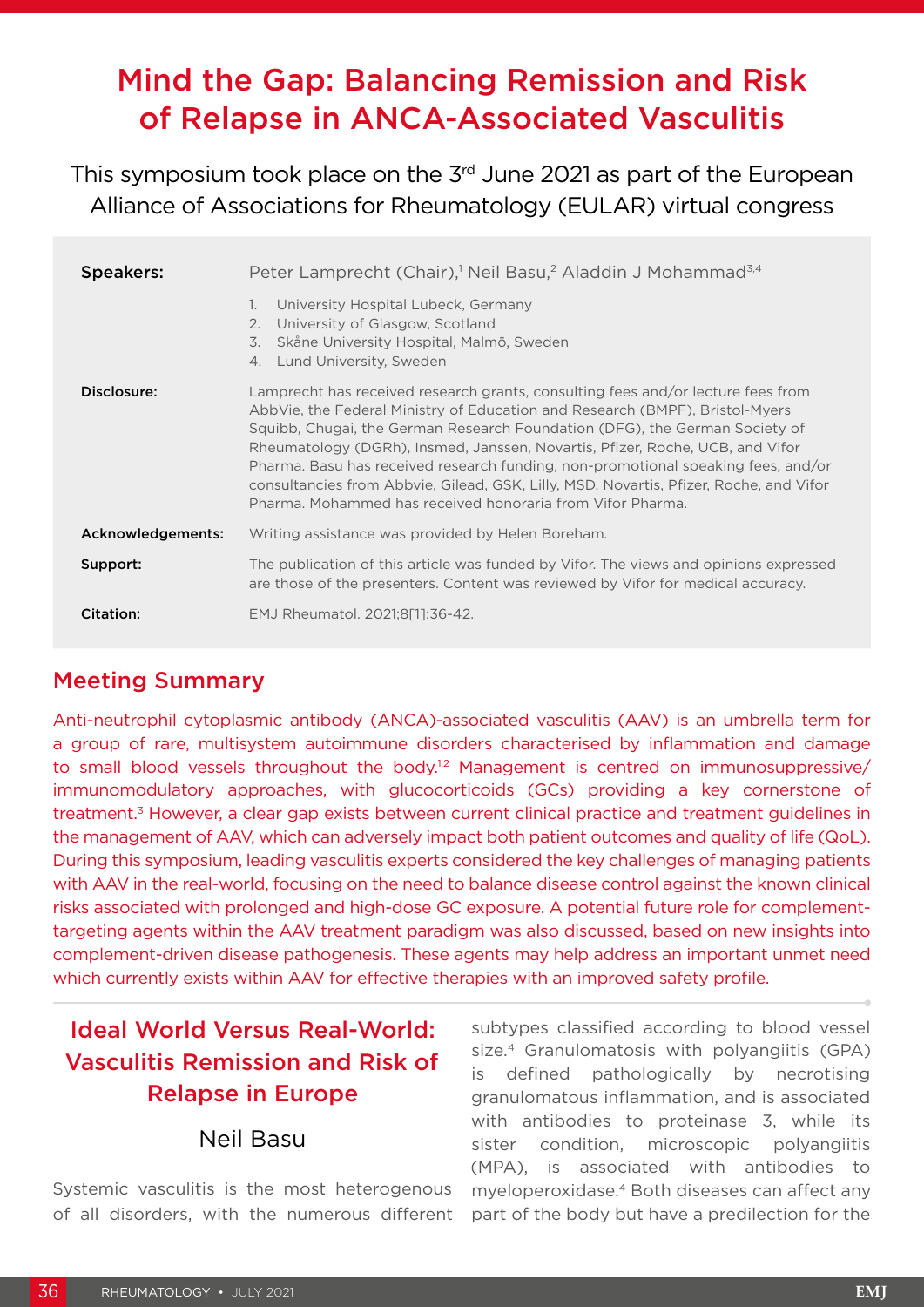ear, nose, and throat system, lungs, kidneys, skin, and joints.

Outcomes for patients with MPA and GPA have been transformed over recent decades, although premature mortality is still evident compared with the general population.<sup>5,6</sup> This transformation in vasculitis mortality can be largely attributed to cyclophosphamide, explained Basu: an important drug, but one that carries serious complications such as infections and cancers if used long term. Several multicentre randomised controlled trials have therefore evaluated ways of using cyclophosphamide more intelligently, including the pivotal CYCAZERAM study in which longterm cyclophosphamide therapy was replaced with azathioprine.<sup>7</sup> In this European trial, 155 patients with AAV who had reached remission with cyclophosphamide were randomised to either continue cyclophosphamide or switch to azathioprine.<sup>7</sup> After 18 months, no difference in relapse-free survival was seen between the two arms.7 Other studies have explored strategies to further minimise cyclophosphamide dose, including the CYCLOPS trial that compared oral with intravenous cyclophosphamide and found both approaches to be similarly effective in controlling AAV.<sup>8</sup>

As well as azathioprine, there are other maintenance agents in the toolbox to help maintain remission, continued Basu. The French WEGENT trial demonstrated similar efficacy of methotrexate to azathioprine in maintaining relapse-free survival in AAV, while the EUVAS IMPROVE trial showed azathioprine was superior to mycophenolate in relapse prevention.<sup>9,10</sup> More recently, a number of trials have also confirmed a key role for rituximab as a maintenance agent. The MAINRITSAN study showed rituximab 500 mg 6 monthly was superior to daily azathioprine in maintaining remission, while the RITAZERAM trial, which focused on relapsing patients using 1 g rituximab every 4 months, confirmed this superiority.<sup>11,12</sup> It is important to note that, in both trials, relapse rates began to accrue again after rituximab therapy was completed.

Results from key randomised controlled trials have been synthesised into evidence-based AAV treatment guidelines; however, Basu stressed that problems still occur in this 'ideal world' guidelines-directed management of patients.3 Relapse remains a common event, with

combined follow-up from EUVAS trials showing a 50% relapse rate at 7 years.<sup>13</sup> Premature mortality also poses an ongoing issue, not because of the disease itself, but events such as serious infection in the first year, and cardiovascular disease and cancer thereafter.6 In the 'ideal world' it is difficult enough trying to balance the fear of disease with the fear of drug toxicity, explained Basu, but in the 'real-world' clinicians face numerous additional challenges, including drug access, lack of multidisciplinary team care, diagnostic delays, and patient comorbidities.

To examine this real-world AAV treatment landscape, a retrospective, observational study was recently carried out across five European countries.14 It involved 493 physicians from the European Union (EU) and 1,478 patients with AAV, followed from induction to 36 months maintenance, of whom 51% had MPA and 49% GPA. Mean patient age was 54.2 years, 56% were male and 44% exhibited severe progressive disease. The profile of drugs used for induction therapy was found to be similar across different countries, mostly cyclophosphamide and rituximab, although Basu described it as 'surprising' to see up 15% of patients receiving steroids alone for induction. At the start of maintenance, around 50% of patients were still not in full remission, in contrast to evidence from clinical trials which suggests that approximately 85% of patients achieve full remission by 3–6 months (Figure 1).<sup>14</sup> He suggested that this disconnect could be explained by different definitions of maintenance used by physicians and inter-country differences in practice, for example, 22% of patients were receiving cyclophosphamide in Germany at the start of maintenance compared with only 9% in the UK.14 After 36 months of maintenance, this real-world study revealed that a significant number of patients had still not experienced full remission, and some remained on long-term cyclophosphamide (e.g., 12% in Germany). Use of high-dose oral steroids for prolonged time periods was also a common theme across the vasculitis disease course, with around 20–40% of European patients remaining on GC doses ≥7.5 mg for up to 36 months.<sup>14</sup>

In another insight into real-world AAV outcomes, Basu shared data from the Scottish AAV Linkage study in which 563 patients with classifiable AAV from different regions were identified and matched with general population controls.15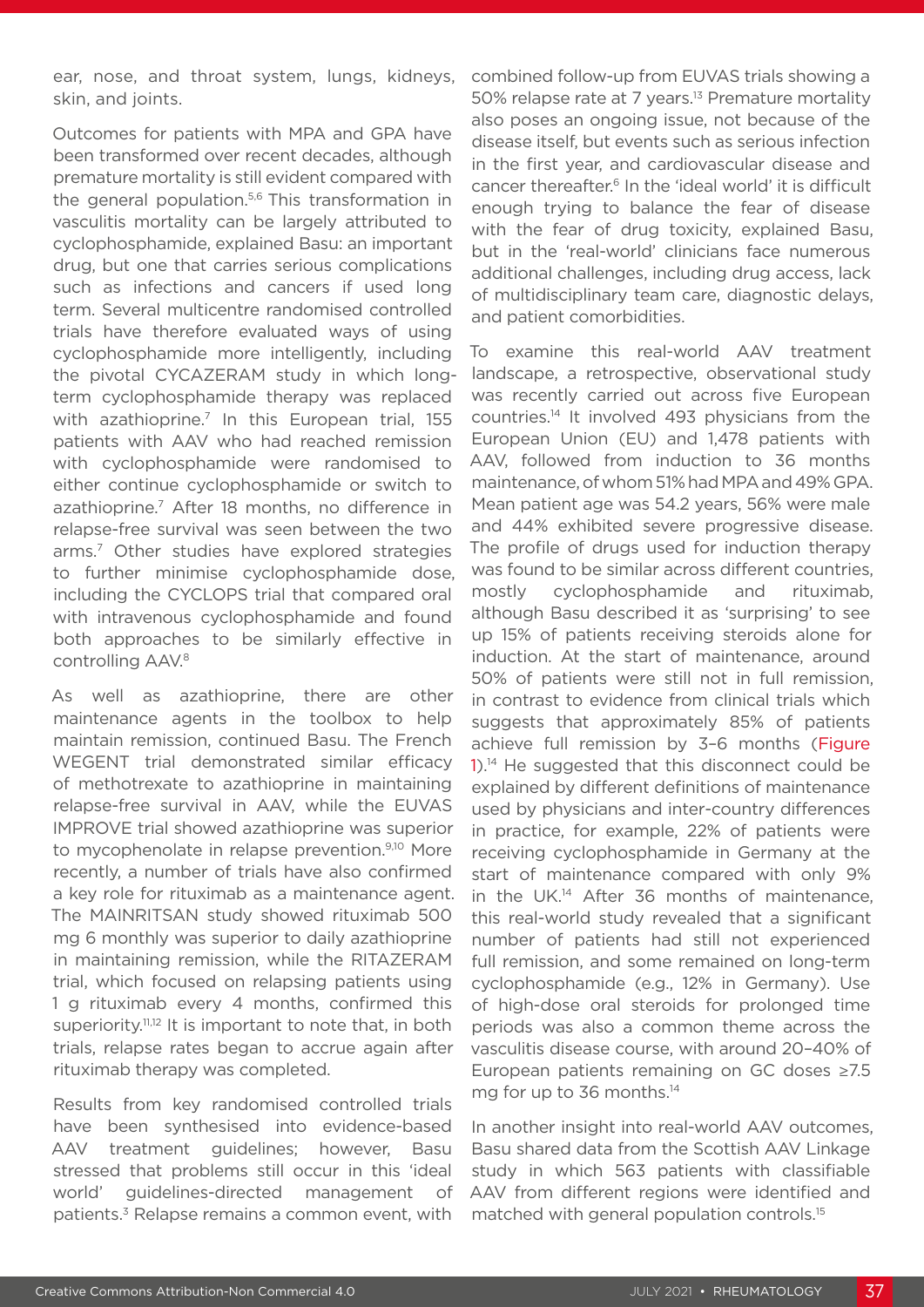

Figure 1: Real-world clinical practice study: treatment and outcomes at the start of maintenance in AAV.14

\*Base: maintenance patients DE=300, FR=278, IT=300, ES=300, UK=300. DE: Germany; ES: Spain; FR: France; GC: glucocorticoid; IT: Italy.

Compared with controls, patients with AAV exhibited an excess risk of numerous comorbidities including osteoporosis, cardiovascular disease, diabetes, and hypothyroidism. Infections rates were also higher in patients with AAV versus controls over an 8-year period, with the increased risk of infection most pronounced at diagnosis when patients were receiving induction treatment. The cumulative effect of comorbidities also proved greater than their sum, noted Basu, as evidenced by the degree of excess multimorbidity amongst patients with AAV in this study over time compared with the matched general population.15

Looking at the impact of vasculitis on real-world patient QoL, a recent UK-based study evaluated QoL, measured by the Short Form Health Survey with 36 items, in 470 patients with AAV versus 318 matched controls.16 Across most domains, patients with AAV had significantly inferior QoL compared with the general population and were 2.5 times and over 11 times more likely to experience poor mental and physical QoL, respectively.16 This impairment in QoL in patients with AAV appears comparable with that of other significant chronic diseases such as RA, lupus, and dialysis. Poor QoL in AAV can be driven by multiple, complex factors including clinical factors such as steroids and psychosocial factors like depression, anxiety, and fatigue.16

Heterogeneity of practice in the management of AAV also exists, as evidenced by a recent systematic review and meta-analysis of 10 studies that found significant variability in mortality data across different cohorts.17 These disparities may stem from differences in levels of specialisation, the degree of multidisciplinary team involvement, and availability of fast-track access.

Overall, Basu concluded that a disconnect exists between current clinical practice and treatment guidelines in the management of AAV, which may relate to both heterogeneous disease and practice. Despite significant process, patients with AAV therefore continue to experience premature mortality, excess multimorbidity, and poor QoL.

## Drivers of Disease in AAV: Pathophysiology, the Role of Complement, Treatment, and What Comes Next?

#### Peter Lamprecht

Peter Lamprecht explored disease drivers in AAV, focusing on the role of complement activation and inhibition. The complement cascade can be activated by three different pathways, classical, lectin, and alternative, leading to generation of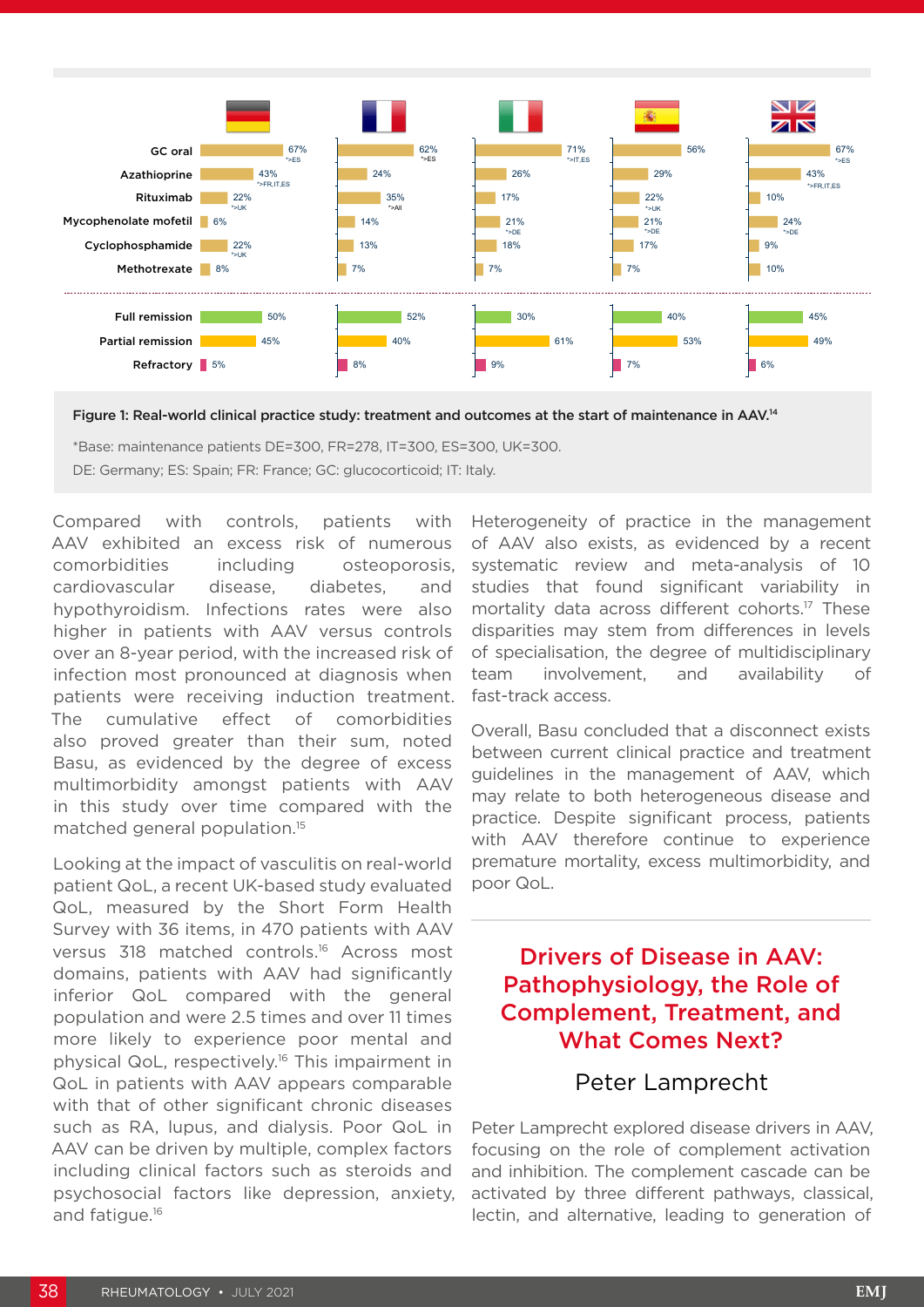so-called anaphylatoxins, C3a and C5a, which have the ability to activate immune cells via interaction with key cell-surface receptors.<sup>18</sup> Lamprecht highlighted the activation of neutrophils via binding to the C5a receptor as particularly critical to the pathogenesis of AAV.

AAV itself is a small-vessel vasculitis in which neutrophils adhere to the endothelial cell layer and degranulate, inducing vesselwall necrosis.<sup>19</sup> Looking more closely at the underlying pathogenesis, Lamprecht pinpointed neutrophil-expressed proteinase 3 (PR3) and myeloperoxidase (MPO) as the "prime autoantigens of disease."20 Against a background of genetic predisposition and environmental factors, an immune response against these autoantigens is induced in patients with AAV.20 Plasma cells then generate ANCA, which interact with MPO and PR3 on the cell surface of cytokineprimed neutrophils.20 This induces neutrophil activation close to the endothelial cells, a highly pathologic event leading to endothelial cell damage and subsequent vasculitis.<sup>20</sup>

For a long time, the role of complement in the immune processes leading to AAV was unclear but experimental models have helped to shed light on its key pathogenic role. The first evidence for the role of complement in AAV was provided by a murine glomerulonephritis (GN) model in which MPO–ANCA generated in MPO knockouts was transferred to wild-type mice and was shown to induce crescentic GN.21 Similar experiments demonstrated induction of crescentic GN using C4 knockout mice.<sup>21</sup> As C4 is part of both the classical and lectin complement pathways, these findings confirmed that neither pathway is needed for induction of GN with MPO– ANCA.21 In contrast, there was no induction of GN by MPO–ANCA when the experiments were repeated in both factor B and C5 knockout mice, providing proof that the alternative pathway and complement C5 are essential.<sup>21</sup>

An extension of this model was used to confirm the key role of the C5a receptor (C5aR) in a generation of GN, with C5aR knockouts showing no GN as compared with wild-type animals.22 Further experiments using mice carrying the human C5aR, treated with the inhibitory drug CCX168, showed induction of glomerular crescents by anti-MPO (39.3%), and anti-MPO and vehicle (30.5%), but very

little crescentic GN with anti-MPO plus CCX168 (3.28); thus demonstrating that an oral inhibitor of the C5aR was able to ameliorate MPO–ANCA-induced GN.22

Other research has sought to decipher exactly how the alternative complement pathway is activated in AAV. In these experiments, normal TNF primed neutrophils were first incubated with IgG then the supernatant was reacted with normal serum. Activation of complement was measured by C3a generation, expressed as a percentage of the mean of the results for control IgG. Adding anti-MPO or anti-PR3 IgG elicited significantly higher C3a generation at 173% and 146% of control, respectively, whereas IgG from healthy controls had no impact. $21$  These findings suggest that stimulation of neutrophils by ANCA causes release of factors that activate complement via the alternative pathway.

In actual patients with AAV, different complement profiles are evident. For example, increased levels of factor Bb are seen in patients with MPO AAV in remission but not PR3 AAV. In contrast, high C5a levels are found in both active PR3 and MPO AAV, and C3a is elevated in the plasma in MPO and PR3 AAV during active disease and remission. C4d, a fragment of the classical pathway, appears elevated in PR3 AAV.<sup>23</sup> Staining of human tissue for factor Bb, C3d, and C5b-9 has shown elevated levels in both the glomerula and small vessels as compared with non-AAV controls.24

Levels of factor H, a key inhibitor of alternative pathway activation, are decreased in active AAV compared with normal controls, but increase again when patients attain remission.25 Interestingly, factor H is also correlated with renal prognosis in AAV, with low factor H levels in the plasma associated with reduced renal survival.25 Research led by Lamprecht's own group has shown that anti-C5aR antibodies, which occur naturally in the circulation, are decreased in patients with AAV.26 In a study of 110 patients with GPA and MPA, lower anti-C5aR levels were linked with higher disease activity, as denoted by the Birmingham Vasculitis Score (BVAS), and this correlated inversely with C5a levels in the plasma. Anti-C5aR antibody levels above and below the cut-off of 0.45 U/mL were also associated with major and minor relapses for both groups of patients with PR3–ANCA+ and MPO–ANCA+ AAV.26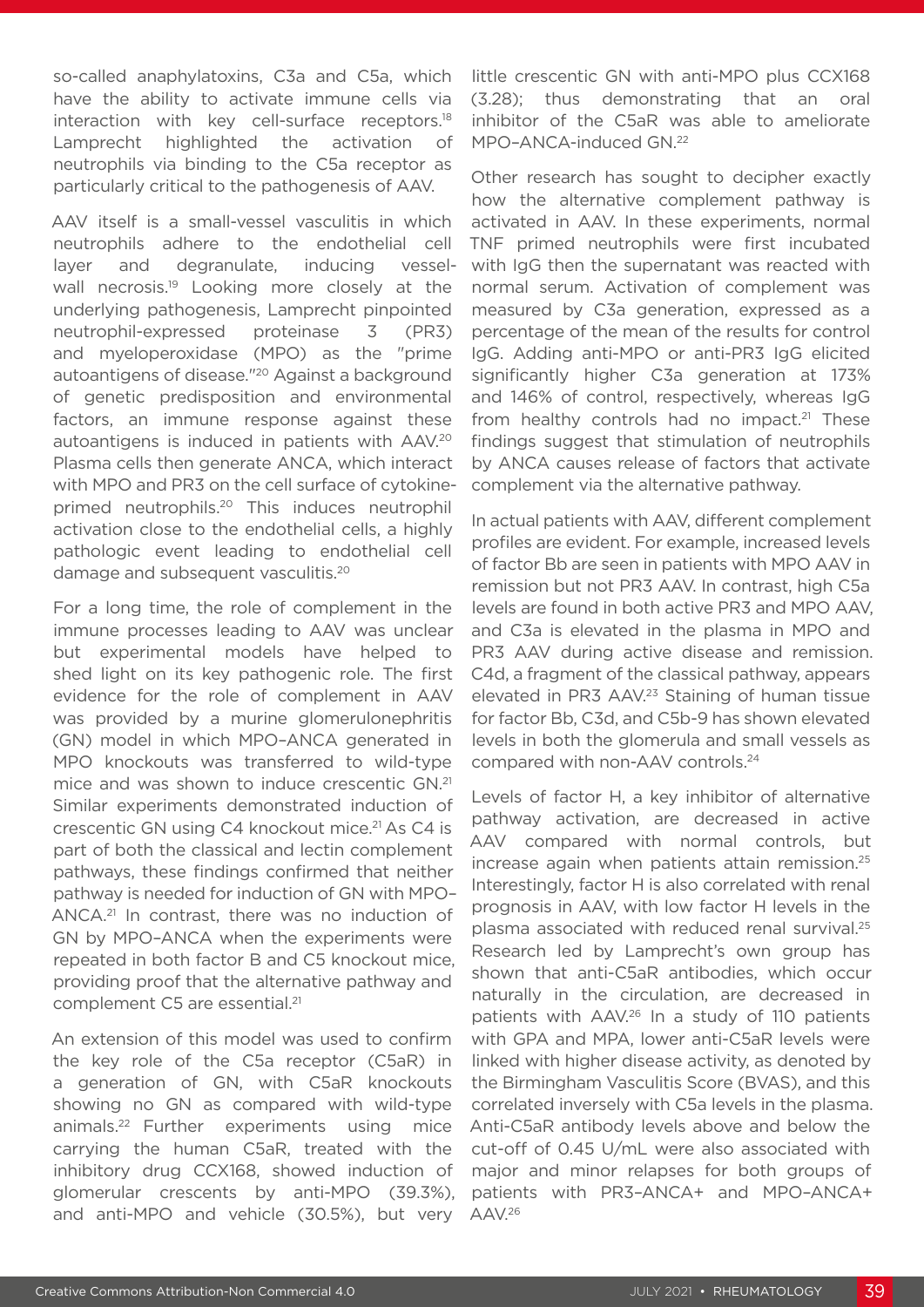

Figure 2: Pathogenesis and complement-targeting therapeutics in AAV.22

AAV: ANCA-associated vasculitis; ANCA: anti-neutrophil cytoplasmic antibody; APC: antigen-presenting cell; AZA: azathioprine; C5aR: C5a receptor; CYC: cyclophosphamide; MPO: myeloperoxidase; MTX: methotrexate; RTX: rituximab; PMN: polymononuclear neutrophil; PR3: proteinase 3.

Moving on to consider therapeutic targets in AAV, Lamprecht explained that classical treatment with GCs and cytotoxic agents inhibits lymphoproliferation and thereby modulates the adaptive immune response against ANCA targets, while rituximab offers more targeted B-cell depletion. New agents targeting the pathogenesis of AAV by specifically inhibiting the alternative complement pathway are also undergoing clinical development (Figure 2).

Phase II trials of the C5a antibody vilobelimab  $(IFX-1)$  are currently recruiting<sup>27,28</sup> and a published Phase III trial of the C5aR antagonist avacopan has shown it to be an effective GC-sparing agent in induction of remission in AAV.<sup>29,30</sup> A range of other candidates targeting different factors in the complement cascade are also undergoing evaluation in Phase I–III trials in AAV and other glomerular diseases.29

Summing up, Lamprecht explained that ANCA-induced neutrophil activation results in endothelial damage and activation of the alternative pathway of the complement system, especially in MPO AAV, but also in PR3 AAV, which differ with respect to their complement profiles. Regulators of the complement pathway such as

factor H and anti-C5aR antibodies are decreased in AAV, indicating strong dysregulation of the complement system. Moving forward, inhibitors targeting the complement system at different levels and pathways could offer important new therapeutic options for patients with AAV.

# The Real-World: A Case Study on the Risks of Glucocorticoids

#### Aladdin Mohammad

Updated global data on the epidemiology of AAV indicate that both incidence and prevalence are continuing to climb.<sup>31</sup> European prevalence currently ranks highest in Norway at 261 cases per 1 million population, followed by the USA at 218 and the rest of the world in the range  $24$ -196.<sup>31</sup> Prevalence represents an important measure of the global burden of disease and denotes the number of patients who require clinical care and good treatment options, explained Mohammad. Recent studies from across Europe also suggest that the age-specific incidence of AAV is shifting higher, with peak age at diagnosis now standing at over 75 years.<sup>31</sup>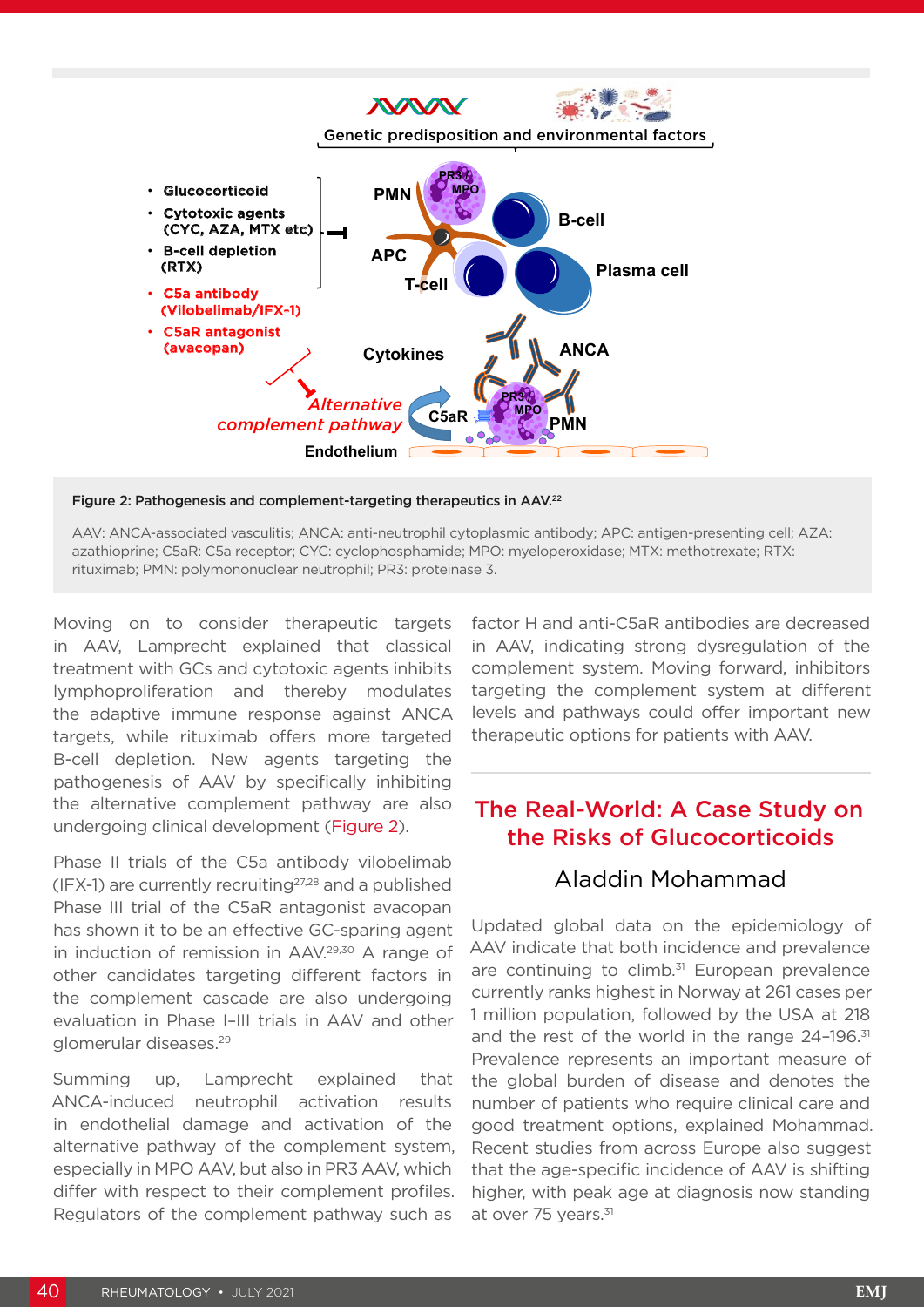GCs occupy a central pillar in current European League Against Rheumatism (EULAR)/ European Renal Association–European Dialysis and Treatment Association (ERA-EDTA) treatment guidelines for AAV but a number of important questions remain unanswered, such as: what constitutes the optimal dose at induction and what is the best tapering schedule? The EULAR recommends tapering of prednisolone or equivalent to 7.5–10.0 mg by Week 12.<sup>3</sup> However, in key clinical trials, the average dose of daily prednisolone was actually found to be 10 mg after 19 weeks and 7.5 mg after 21 weeks. $3$  This is in a trial setting where adherence to the tapering protocol would be expected as very good, stressed Mohammad; in real-life practice we are dealing with patients with repeated relapses and longer time periods of observation. He showcased results from his own hospital, illustrating the potential benefits of a reduced-dose GC schedule such as PEXIVAS which led to lower cumulative doses of oral GCs, with an average saving of around 2 g in the first 52 weeks of treatment.<sup>32</sup>

Other important outstanding questions relate to the threshold in dose safety for patients on long-term GC treatment and the need for methylprednisolone (MP) pulse therapy. The viewpoint from the EULAR task force is that GC doses ≤5 mg/day pose an "acceptable low level of harm" but at >10 mg/day the risk of harm becomes elevated.<sup>33</sup> At intermediate doses, risk remains uncertain and patient-specific characteristics need careful consideration.33 On the role of MP pulse therapy, findings from a retrospective USA/European study of 114 patients with newly diagnosed severe AAV found no difference in survival in patients who received MP pulse therapy, but a significantly higher incidence of infections, severe infections, and new-onset diabetes compared with those who did not. $34$ 

Mohammad went on to outline some of the key evidence, demonstrating the impact of long-term GC exposure on patients with AAV. Data from 296 patients involved in four EUVAS trials revealed that mean length of GC use was 40.4 months, in stark contrast to guideline recommendations to taper/stop steroid by Month 6.<sup>35</sup> A high level of organ damage was independently associated with increased cumulative GC use (p=0.016) and patients with

longer duration of GC use were more likely to have a total Vasculitis Damage Index (VDI) score > 5.<sup>35</sup> Severe treatment-related damage was linked to both frequency and duration of GC use.<sup>35</sup> Another important aspect to consider is the extent and pattern of organ damage in AAV. A population-based study of 86 patients followed for a median of 9 years showed that real-life treatment-related damage occurred frequently and was significantly more common in older patients ( $>65$  years).<sup>36</sup> A further retrospective study from three European countries focusing specifically on elderly patients ≥75 years at diagnosis found that cumulative MP dose was associated with treatment-related damage (odds ratio: 1.25) and cumulative oral prednisolone dose was predictive of death due to infection.<sup>37</sup> Osteoporosis, cataracts, and diabetes all consistently ranked among the leading manifestations of treatment-related damage due to GCs across the various studies presented.35,37

Addressing the impact of GC exposure on the occurrence of comorbidities, Mohammad discussed data from two population-based, matched-control studies. Rate ratios of comorbidities were shown to be significantly higher for patients with AAV versus controls, most notably osteoporosis (rate ratio: 4.6–8.0), diabetes (rate ratio: 2.0–2.1), and hypertension (1.4–2.4), and occurred early during the disease course.38,39 GC therapy was also found to be one of the key factors associated with severe outcomes (odds ratio: 3.7) in a multicentre UKIVAS cohort study involving 65 patients with systemic vasculitis diagnosed with COVID-19.40

In summary, Mohammad noted how the epidemiology landscape of AAV is shifting towards higher prevalence and more patients are living with these diseases; many of them elderly. GCs constitute one of the cornerstones of treatment, but a number of important clinical questions remain unanswered, most notably around the balance of dose and risk. What is certain is that prolonged use of GCs is associated with higher rates of severe organ damage and comorbidities, worse outcome from infections, and increased mortality. GCs undoubtedly have beneficial effects in AAV treatment regimens, Mohammad concluded, but an important unmet need persists for alternative therapies with improved efficacy and safety.